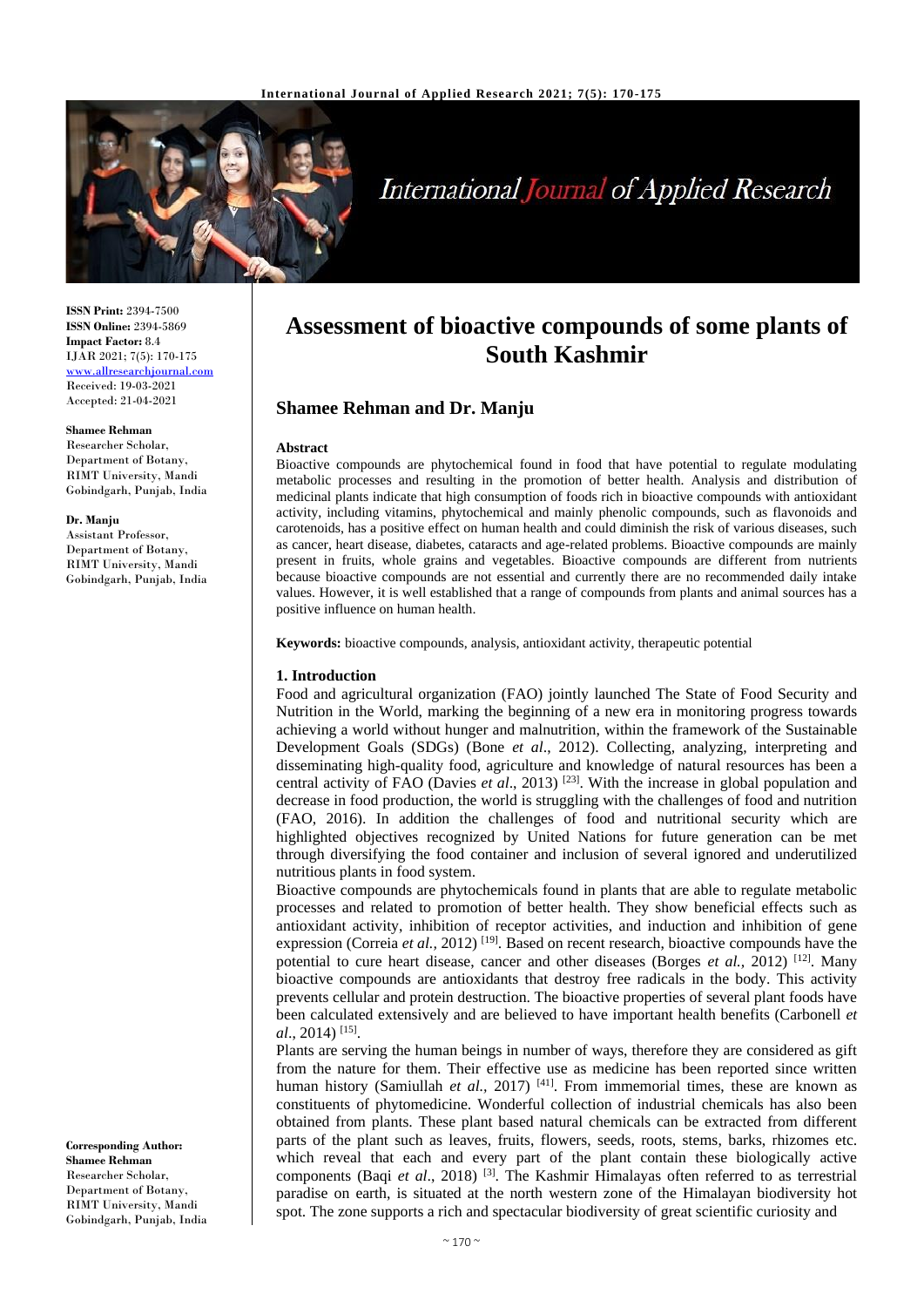promising economic benefits owing to its topographic variations spanning from valley floor through the terraced table lands (karewas) and dense forests elevating up to the snow caped alpine peaks. Since ancient times, people in the region have practiced the usage of various medicinal plants growing in their locality which are used to cure various ailments. Kashmir is popular for its economically valued plants and their products such as medicine, food, fodder, fiber etc. The herbal wealth of wild medicinal plants of high mountains has not only been a potential source of revenue to the state but also the only relied indigenous health care system of people in the past".

The territory of Kashmir represents a wide range of altitude and climate conditions. The height varies from 5000 m to 15000m or more above the sea level, the maximum temperature (40 ºC) goes as low as -2º under such a wide range of climatic conditions, it is natural to have a wide range of medicinal plants growing in the state (Seidemann *et al.,* 2005). The unani pharmacopoeia Sub-committee on identification of drugs, constituted by the Govt of India, feels that the Himalayan ranges especially J&K retains a variety of plant species till now unexplored and unexploited. More than 50% of the plants used in the British Pharmacopoeia are reported to be growing in this region. Five hundred seventy-two (572) plant species have been reported to be of medicinal value by various survey units (Garcia *et al.,* 2006) [27]. They have been identified and classified by Botanical survey of India as belonging to 109 different families of plants.

The introduction of plant derived drugs in modern medicine has been linked to the use of plant derived materials as a cure in the traditional system of medicine. These plants contain the important chemical compounds that are used for the preparation of plant-based drugs. Recently scientific research on plant materials of different wild and domesticated plants is going on for their potential medicinal and health enhancing properties (Kala et al., 2004)<sup>[35]</sup>.

In our present study, we have selected three wild plants that are locally used for the medicinal purposes. *Berberis aristata, Cydnia oblonga* and *Malus domestica* are the locally used medicinal plants mostly grown in South Kashmir. These plants are widely grown in Jammu and Kashmir, Uttarakhand and Himachal Pradesh. *Berberis aristata,* traditionally used in inflammation, wound healing, skin disease, diarrhea, jaundice and affection of eyes and *Cydonia oblonga* is a medicinal plant of family *Rosaceae* which is used to prevent or treat several ailments such as cancer, diabetes, hepatitis, ulcer, respiratory, and urinary infections, etc (Galini *et al.,* 2005). It has been reported that *Berberis aristata* contains barberine, oxyberberine, berbamine, aromoline, karachine, palmatine, oxyacanthine and taxilamine. *Berberis aristata* contains protoberberine and bis isoquinoline type of alkaloid (Bhatt *et al.,* 2017) [9] . *Malus* domestica contains several phytoconstituents and different vitamins reportedly vitamin A, B and C (Anshika *et al.,* 2011). *Malus domestica* has various pharmacological activities like anti-oxidant, antiproliferative, antidepressant, anti-inflammatory, antimicrobial, inhibition of lipid oxidation and cholesterol-lowering effect (Vaibhav *et al*., 2012).

# **2. Materials and Methods**

# **2.1 Collection of plant materials**

In this study, three indigenous plants (*Berberis aristata, cydonia oblonga* and *Malus domestica) are* collected from district Kulgam of South Kashmir (latitude 32º17´ and 37º05´North and Longitude 72º31´ and 80º20´East). These medicinal plants were collected during February to September.



**Fig 1:** Images of study material: (a) *Berberis aristata* (b) *Cydonia oblonga* (c) *Malus domestica*

# **2.2 Qualitative phytochemical screening**

Phytochemical analysis of aqueous and ethanol extract of different medicinal plant species collected from South Kashmir was carried out qualitatively according to the standard procedures described by Harborn 1998 to detect the presence of Alkaloids, Flavonoids, Tannins, Amino acids and phenols.

#### **a) Detection of alkaloids**

The extracts obtained from the three selected plants were dissolved separately in dilute hydrochloric acid for the presence of alkaloids by using Mayers reagent (Potassium mercuric iodide) and Hagers reagent (saturated picric acid solution). Fomation of yellow colour precipitate indicates the presence of alkaloids (Nalini *et al.,* 2018).

#### **b) Detection of flavonoids**

The detection of flavonoids was carried out with alkaline reagent test by dissolving the plant extracts in few drops of sodium hydroxide solution. Formation of yellow colour, which becomes colourless after the addition of dilute acid, indicates the presence of flavonoids (Kokate *et al.,* 2008).

### **c) Detection of tannins**

The detection of tannins was carried out by Van Buren test by dissolving the plant extracts in few drops of ferric chloride. Formation of brownish green or blue-black colour indicates the presence of tannins (Nalini *et al*., 2018).

### **d) Detection of amino acids**

The detection of Amino acids was carried out by Ninhydrin test by adding Ninhydrin reagent to the plant extract and boiled for few minutes. Formation of blue colour indicates the presence of amino acids (Nalini *et al*., 2018).

#### **e) Detection of phenols**

The detection of phenols was carried out by using Ferric chloride test by adding ferric chloride solution to the plant extract. Formation of bluish-black color indicates the presence of phenols (Dahiru *et al*., 2006).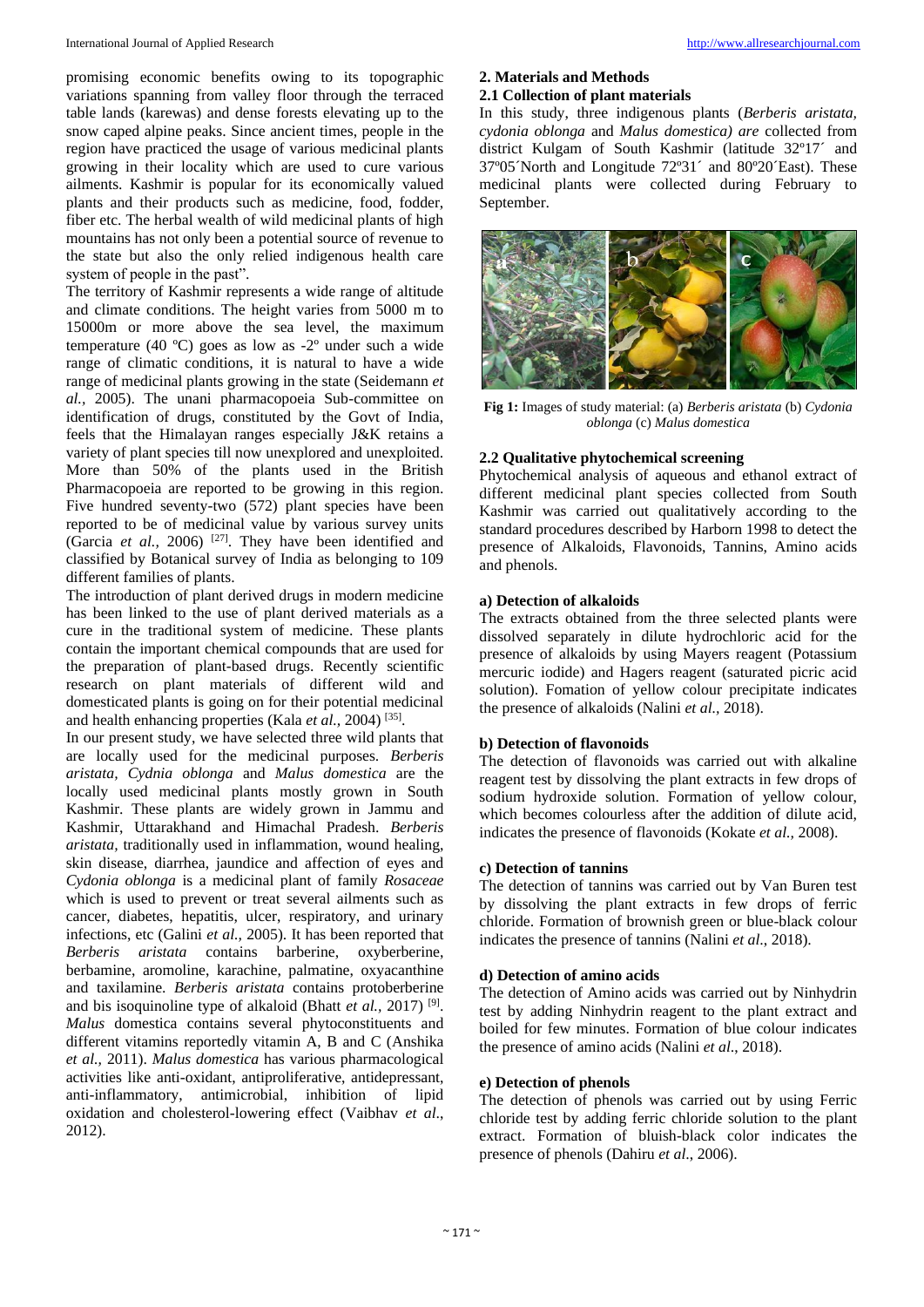#### **2.3 Quantitative determination of bioactive compounds**

Phytochemical analysis of three selected medicinal plants collected from South Kashmir was carried out quantitatively for the presence of Alkaloids, Flavonoids, Tannins, Amino acids and phenols.

#### **a) Estimation of alkaloid**

Quantification of alkaloids is performed by using the method of Harborn, 1984. About 5 mg of plant extract was mixed with 20 ml of 10% acetic acid in methanol, covered the beaker and allowed to stand at room temperature for 4 hours. The mixture was concentrated to one-third of its volume by addition of ammonium hydroxide solution drop by drop in the mixture until complete precipitation occurs and filtered. The absorbance was measured at 415nm on UV spectrometer.

### **b) Total flavonoids content**

The Total flavonoids content was measured spectrophotometrically bt Chang *et al*., 2002. In this method, Flavonoids in the plant extract reacts with aluminium chloride and potassium acetate present in the reagent giving coloured product and can be measured at 415 nm. The method in brief: About one ml of 2% aluminium chloride in methanol was mixed with one ml of leaf extract in the concentration of one mg per ml. The mixture was incubated at room temperature for an hour and absorbance was measured at 415nm on UV spectrophotometer.

#### **c) Estimation of tannins**

Quantification of tannins was carried out by following the method of Van Buren, 1981.

About 5 mg of each extract was diluted in 10 ml of distilled water, shaken for 1 hour in a mechanical shaker and filtered. About 0.5 ml of each plant extract was added with 0.2 ml ferric chloride in 0.1N hydrochloric acid and 0.008M potassium ferro-cyanide. Optical density reading was taken at 120 nm within 10 minutes.

# **d) Total free amino acids**

The amount of total free amino acids in the samples was determined after Lee and Takahashi (1966) by placing glycine as standard. 1 gram of shoots was grounded in 5 mL of 80% ethanol. The homogenate was centrifuged at 10,000 r.p.m for 15 minutes. Centrifugation was repeated till we get the supernatant for estimation. To 0.1 mL of amino acid extract, 5 mL of Ninhydrin reagent was added. The mixture was vortexed vigorously and then placed in hot water bath for 12 minutes. The mixture was cooled under running tap water to room temperature and a blue purple colour developed in the solution. The optical density was measured at 570 nm on UV spectrophotometer against blank which was prepared by adding 0.1 mL of 80% ethanol instead of

extract.

#### **e) Total phenols**

The total phenolic content in the sample was determined by using the Folin-Ciocalteu method or equivalence method (Singleton and Rossi, 1965).

1g of sample was extracted with 5 mL of 80% ethanol and put in water bath for 30 min at 30 °C. Centrifugation was done for 10 minutes at 4500 r.p.m. Supernatants were put in a test tube.0.1 mL of supernatant was transferred to a test tube. 5 mL of reagent A (Folin-Ciocalteu reagent) was added to above. After 5 to 8 minutes, 3.5 mL of reagent B (Sodium carbonate) dissolved in water; was added and vortexed. The tubes were incubated for 1 hour at 40 °C in a digital water bath. The absorbance was measured at 765 nm on UV spectrophotometer.

#### **3. Results and Discussion**

In recent years, the use of traditional medicinal plants for primary health care has regularly increased worldwide. According to the World health organization (WHO), herbal medicines are being used by about 60% of world population primarily in developing countries for primary health care. The chemical constituents present in them are a part of the physiological function of living flora and hence better compatibility. Herbal raw materials are renewable and ecofriendly and these are much more affordable than synthetic drugs. During the last few decades, it was observed that use of modern drugs have resulted in a variety of drug induced resistance against microbes. The synthetic drugs being pure synthetic chemicals, induce cellular changes, act as foreign substance to the body system and produce several side or toxic effects. Plants have been particularly valuable sources for new or better drugs and new lead molecules for drug development programmers.

# **3.1 Qualitative analysis of phytochemicals**

Qualitative analysis was done to determine the chemical constituents present in leaf extract of *Berberis aristata*, seeds of *Cydonia oblonga*, and fruit of *Malus domestica* and the results are framed in table 1. It was investigated that alkaloids and flavanoids are present in all the selected flora in both ethanolic and aqueous extract. Similar results were obtained in *H. halimifolium* in ethanolic extract (Badria *et al*., 2014) Tannins are present in *Berberis aristata Cydonia oblonga* and *Malus domestica* in aqueous extract after phytochemical screening. Similar results were found in *Terminalia arjuna* (Ashraf *et al.,* 2016). Phenolic content and total free amino acids are present in *Berberis aristata, Cydonia oblonga and Malus domestica* only in ethanolic extract. Similar results were found in *Morinda citrifolia*  which contain amino acids after phytochemical screening (Bindu *et al*., 2014).

**Table 1:** Phytochemical analysis of aqueous and ethanolic extract of selected medicinal flora

|    | S. No. Phytochemical | Berberis aristate (Leaves)   Cydonia oblonga (Seeds)   Malus domestica (fruit) |                |                |                |                |                |
|----|----------------------|--------------------------------------------------------------------------------|----------------|----------------|----------------|----------------|----------------|
|    |                      | <b>Aqueous</b>                                                                 | <b>Ethanol</b> | <b>Aqueous</b> | <b>Ethanol</b> | <b>Aqueous</b> | <b>Ethanol</b> |
|    | Alkaloid             |                                                                                |                |                |                |                |                |
|    | Flavonoids           |                                                                                |                |                |                |                |                |
|    | Tannins              |                                                                                |                |                |                |                |                |
| 4. | Aminoacid            |                                                                                |                |                |                |                |                |
|    | Phenol               |                                                                                |                |                |                |                |                |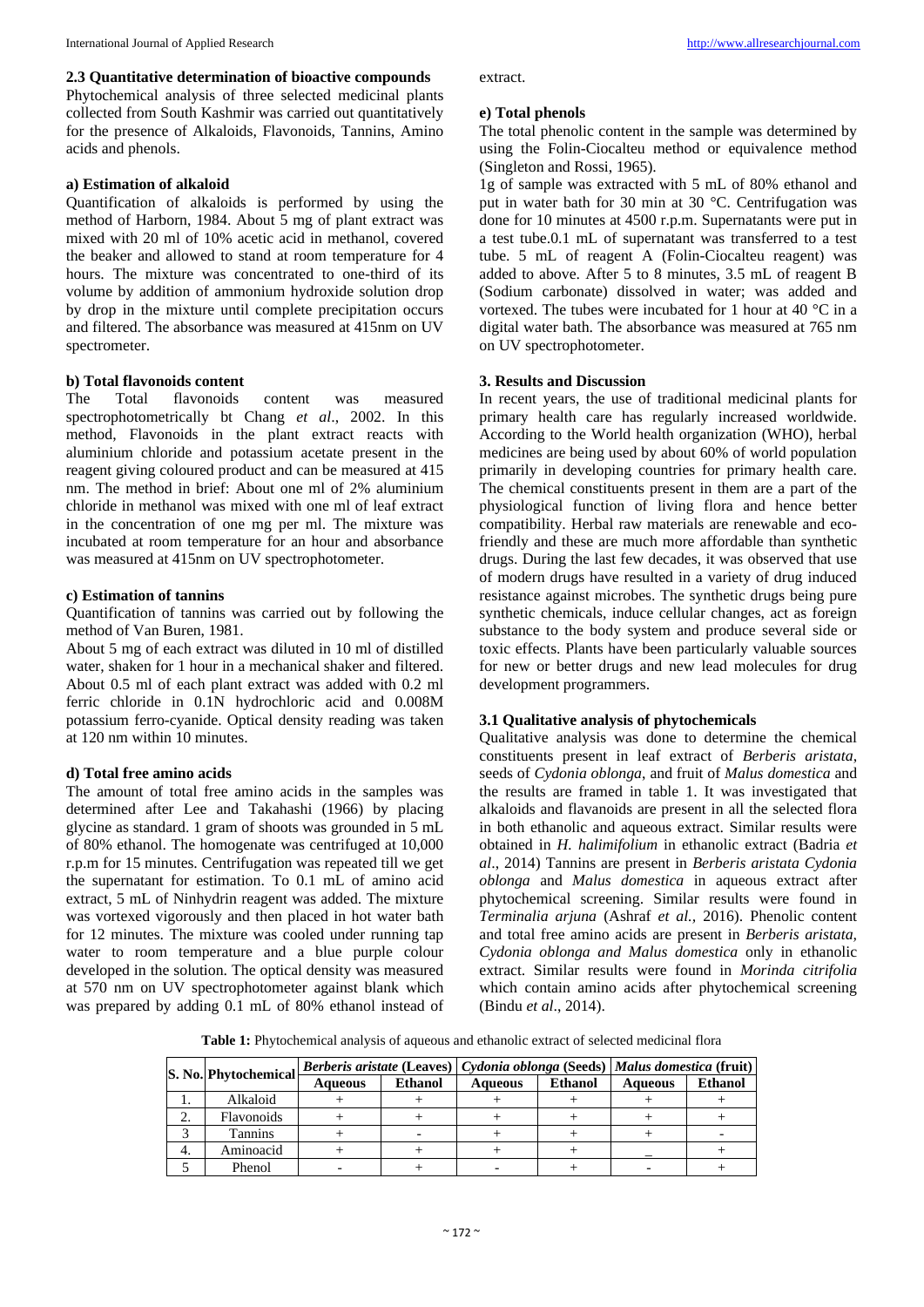#### **3.2 Quantitative analysis of phytochemicals**

All the three selected medicinal plants were subjected to quantitative analysis by standard methods. All the extracts which were prepared by using various solvents from selected parts of the five different medicinal plants were analyzed for total free amino acids, total phenols, proteins, flavonoids and alkaloids.

The phytochemical quantitative composition of different secondary metabolites in *Berberis aristata, Cydonia oblonga, Malus domestica* are shown in table 2 and fig 2. Alkaloids are observed in higher quantity in *Cydonia oblonga* than the other two selected medicinal plants, while *Malus domestica* was found to contain the least amount of alkaloids. Due to presence of higher range of alkaloids in *Cydonia oblonga*, it exhibits wide range of pharmacological properties like antimalarial, antiasthma, anticancer, vasodilatory, antiarrhythmic, antihyperglycemic, analgesic and antibacterial properties (Kittakoop *et al*., 2014). Amino acid were found to be highest in *Berberis aristata* than the other two selected medicinal plants, while *Malus domestica* was found to contain least amount of amino acids. Due to presence of amino acid in higher range in *Berberis aristata,* it can be used for the treatment of gastrointestinal problems,

and genetical disease like Alkaptonuria (Akram *et al*., 2011). Flavonoids were observed in higher quantity in *Malus domestica* than the other two selected medicinal plants, while *Berberis aristata* contains least amount of flavonoids. *Malus domestica,* can be used in the health promoting effects like antioxidant, antibacterial, anticancer and anti-inflammatory due to the presence of higher levels of flavanoids (Tungmunnithum et al., 2018)<sup>[44]</sup>. Tannin were observed in higher quantity in *Malus domestica* than the other two selected medicinal plants, while *Berberis aristata* was found to contain least amount of tannins. Due to presence of tannins in higher range in *Malus domestica*, it has astringent and haemostatic properties, which hasten wound healing and ameliorated inflamed mucus membrane (Cushnie *et al*., 2014) [21]. Phenolic contents were observed in higher quantity in *Cydonia oblonga* than the other two selected medicinal plants, while Malus *domestica* contains least amount of phenols. Due to presence of phenolic content in higher amount in *Cydonia oblonga*, it shows various medicinal properties like cardiovascular disease, certain type of cancers, neurodegenerative disease, and diabetes (Iweala *et al*. 2015) [32] .

**Table 2:** Ouantitative Estimation of important secondary metabolites in three selected medicinal plants

| S. No.   | <b>Medicinal plant</b> |                 | Total Free phenol Total Amino acid | Total tannin Content | <b>Flavanoids</b> | <b>Alkaloids</b>  |
|----------|------------------------|-----------------|------------------------------------|----------------------|-------------------|-------------------|
| . .      | Berberis aristata      | $0.141 + 0.002$ | $0.06 + 0.002$                     | $0.167 + 0.001$      | $0.245+0.002$     | $0.521 + 0.001$   |
| <u>.</u> | Cydonia oblonga        | $0.24 + 0.010$  | $0.019 + 0.002$                    | $0.321 + 0.01$       | $0.421 + 0.002$   | $0.531 + 0.009$   |
| <u>.</u> | Malus domestica        | $0.126 + 0.002$ | $0.05 + 0.008$                     | $0.412 + 0.002$      | $0.509 + 0.008$   | $0.217 \pm 0.015$ |



**Fig 2:** Comparision of phytochemicals of three selected medicinal plants 1: Berberis aristata 2 Cydonia oblonga 3 Malus domestica

#### **4. Conclusion**

The present investigation shows that the presence of various secondary metabolites like alkaloids, flavonoids, tannins, Amino acids, and phenols present phytochemical analysis of *Berberis aristata*, *Cydonia oblonga, and Malus domestica*. The presence of secondary metabolites in these plants may be the responsible for its therapeutic activities like antiulcerogenic, antidiabetic, antimicrobial and antioxidant activities. Phytochemicals are non-nutritive plant chemicals that have protective or disease preventive properties which are considered to be beneficial to human health. The present study should be performed for the activity of the bioactive compounds to use these selected plant species as potent drug.

#### **5. Acknowledgement**

The authors express deep sense of gratitude to the management of RIMT university for all the support, assistance and constant encouragement to carry out this work.

#### **6. References**

- 1. Bal LM, Karb A, Satya S, Naik SN. Kinetics of colour change of bamboo shoot slices during microwave drying. International Journal of Food Science and Technology 2011;46(4):827-833.
- 2. Baker H, Frank O, De Angelis B, Feingold S. Plasma tocopherol in man at various time intervals after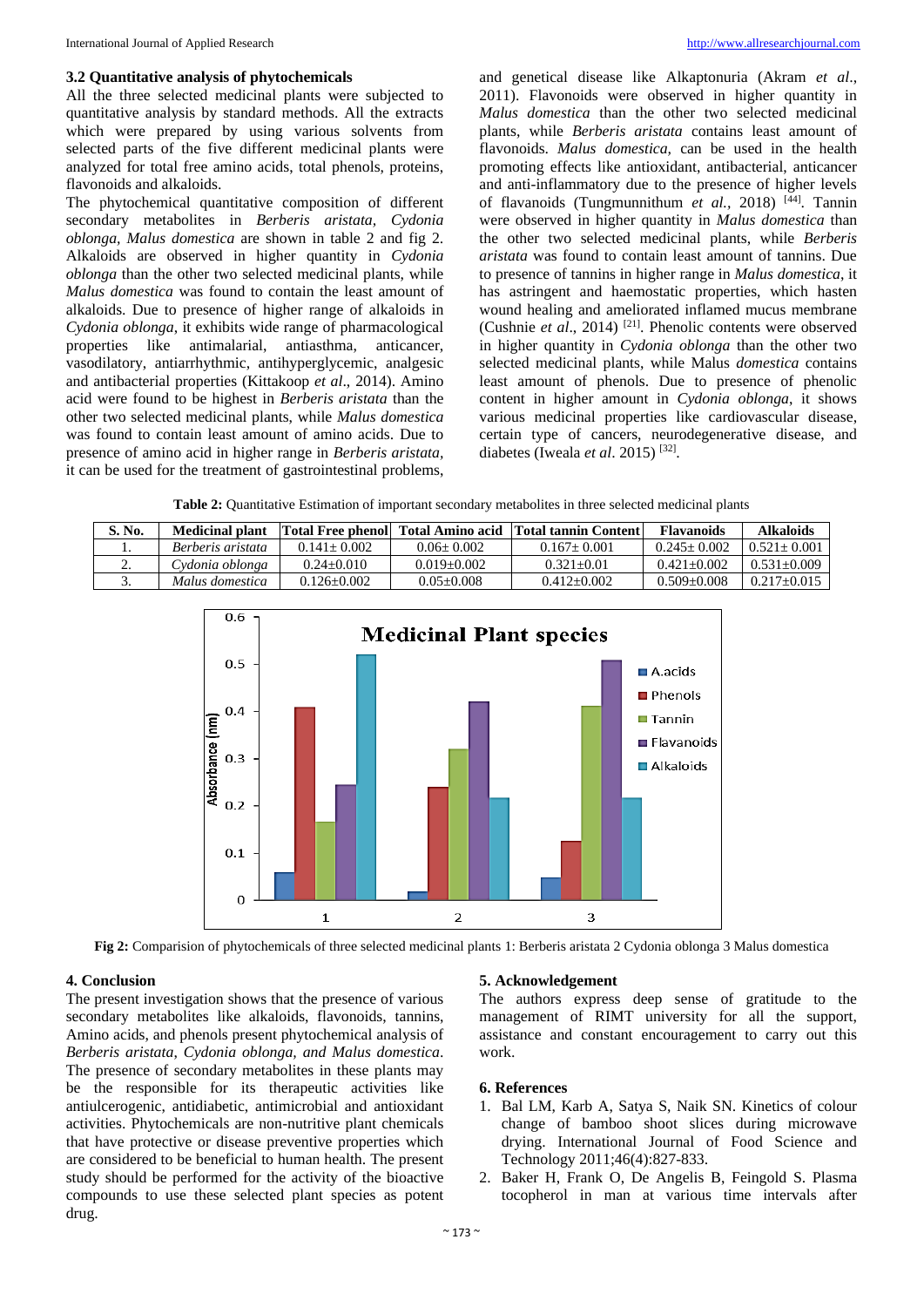ingesting free or acetylated tocopherols. Nutrition Report International 1980;21:531-536.

- 3. Baqi A, Samiullah Tareen RB, Mengal A, Khan A, Behlil F, Anwer M *et al*. Determination of antioxidants in two medicinally important plants, Haloxylon griffithii and convolvulus leiocalycinus, of Balochistan. Pure Apple Biol 2018;7(1):296-308.
- 4. Bard GE. Secondary succession on the Piedmont of New Jersey. Ecological Monographs 1952;22(3):195-215.
- 5. Bates LS, Waldren RP, Tear ID. Rapid determination of free proline for water stress studies. Plant Soil 1973;39:205-207.
- 6. Benzhi Z, Maoyi F, Xiaosheng Y, Zhengcai L. Ecological function of bamboo forest: Research and Application. Journal of Forestry Research 2005;16(2):143-147.
- 7. Bhakuni DS, Shoheb A, Popali SP. Medicinal plants: chemical constituent of berberis aristata. Indian journal of chemistry 1968;6(2):12.
- 8. Bhargava A, Kumbhare V, Srivastava A, Sahai A. Bamboo parts and seeds for additional source of nutrition. Journal of Food Science and Technology 1996;33(2):145-146.
- 9. Bhatt L, Wagle B, Adhikari M, Giri A. Antioxidant Activity, Total phenolic and Flavonoid content of Berberis aristata DC. and Berberis thomsoniana C.K. schneid. from sagar matha National park Nepal. Pharmacognosy journal 2017;10:167-171.
- 10. Bhatt BP, Singha LB, Sachan MS, Singh K. Commercial edible bamboo species of the north-eastern Himalayan region, India. Part II: fermented, roasted and boiled bamboo shoots sales. Journal of Bamboo and Rattan 2005;4(1):13-31.
- 11. Biswas S. Studies on bamboo distribution in North-Eastern region of India. Indian Forester 1988;144:514- 531.
- 12. Borges K, Correia R, Medeiros M. Bioactive compounds and phenolic-linked functionality of powdered tropical fruit residues. Food science and technology international 2012;18(6):539-547.
- 13. Bradford MM. A rapid and sensitive method for the quantitation of microgram quantities of protein utilizing the principle of protein-dye binding. Analytical Biochemistry 1967;144:514-531.
- 14. Burnside OC, Wilson RG, Weisberg S, Hubbard KG. Seed longevity of 41 weed species buried 17 years in Eastern and Western Nebraska. Weed Science 1996;44:74-86.
- 15. Carbonell CJ Blesa, Frigola A. Study of the interactions of bioactive compounds and antioxidant capacity of an exotic fruit beverage that sweetened with *setiva.* Food processing and Technology 2014;7:3.
- 16. Carlson ML. Assistant Professor, Alaska Natural Heritage Program, University of Alaska Anchorage, 707 A Street, Anchorage, Alaska. Tel: Pers. Obs 2014;907:257-2790.
- 17. Chakarvarti KK, Dhar DC, Siddhiqui S. Alkaloid constituent of the bark of berberis aristata. J of scientific and industrial research 1950;9b(7):161-4.
- 18. Collins RJ, Keilar S. The Australian bamboo shoots industry: a supply chain approach. A Report for Rural Industries Research and Development Corporation, Australia 2005.
- 19. Correia R, Borges K, Medeiros M. Bioactive compounds and phenolic-linked functionality of powdered tropical fruit residues. International journal of food science and technology 2012;18(6):539-547.
- 20. Cusack V. Bamboo World: The Flowering and use of Clumping Bamboos. Simon and Schuster of Kangaroo Press, Sydney, Australia 1999.
- 21. Cushnie TP, Cushnie B, Lamb AJ. Alkaloids: Anoverview of their antibacterial, antibiotic-enhancing andantivirulence activities. Int J antimicro Agent 2014;44(5):377-386.
- 22. Dalton DA, Russell SA, Hanus FJ, Pascoe GA, Evans HJ. Enzymatic reactions of ascorbate and glutathione that prevent peroxide damage in soybean root nodules. Proc. Natl. Acad. Sci 1986;83:3811-3815.
- 23. Davis B, Dewbre J. Note on the Lesotho Child Grants (CGP)programme baseline data. Paper prepared for the from protection to production project. Rome UN Food and Agriculture Organization 2013;4(1):1-8.
- 24. Ferreira VLP, Yotsuyanagi K, Carvalho CRL. Elimination of cyanogenic compounds from bamboo shoots Dendrocalamus *giganteus* Munro. Tropical Science 1995;35:242-346.
- 25. Blasko G. Karachine an unusual protoberberine alkaloid. J of American chemical Society 1982;104(7):2039-2041.
- 26. Gacche RN, Dhole NA. Antioxidant and Possible Anti-Inflammatory Potential of Selected Medicinal Plants Prescribed in the Indian Traditional System of Medicine 2006;44(5):389-395.
- 27. Garcia R, Guerrero A, Ramos M, Casas A. Knowledge and use value of plant species in a Raramuri community: A Gender perspective for conservation 2006;36:259-272.
- 28. Gupta JK, Mishra P, Rani A, Mazumder P Mitra. Blood Glucose Lowering Potential of Stem Bark of Berberis aristata Dc in Alloxan-Induced Diabetic Rats. Iranian J of Pharmacology & Therapeutics 2010;9(1):21-24.
- 29. Gupta VK, Kumria R, Garg M, Gupta M. Recent updates on free radicals scavenging flavonoids: An overview. Asian Journal of Plant Sciences. 2010;9:108-117.
- 30. Haque MR, Bradbury JH. Total cyanide determination of plants and foods using the picrate and acid hydrolysis methods. Food Chemistry 2002;77(1):107-114.
- 31. Harbers LH. Ash analysis In: Introduction to Chemical Analysis of Foods (ed. Nielsen SS). Jones and Bertlett Publishers, Boston, London, 1994, 113-121.
- 32. Iweala EEJ, Liu F, Cheng R, Li Y. Anticancer and free radical scavenging activity of some Nigerian food plants *in vitro.* International Journal of Cancer Research 2015;11:41-51.
- 33.Janbaz KH, Gilani AH. Studies on preventive and curative effects of berberine on chemical-induced hepatotoxicity in rodents. Fitoterapia 2000;71:25-33.
- 34. Kala CP. Revitalizing traditional herbal therapy by exploring medicinal plants: A case study of Uttaranchal state in India. In indigenous knowledge: Transforming the Academy, proceedings of an international conference: Pennsylvania: Pennsylvania State University 2004;1(2):79-95.
- 35. Kittakoop P, Mahidol C, Ruchirawat S. Alkaloids as important Scaffolds in therapeutic drugs for the treatments of cancer, tuberculosis and smoking cessation. Cur Top Med Chem 2014;14:239-252.
- 36. Kittakoop P, Mahidol C, Ruchirawat S. Alkaloids as important Scaffolds in therapeutic drugs for the